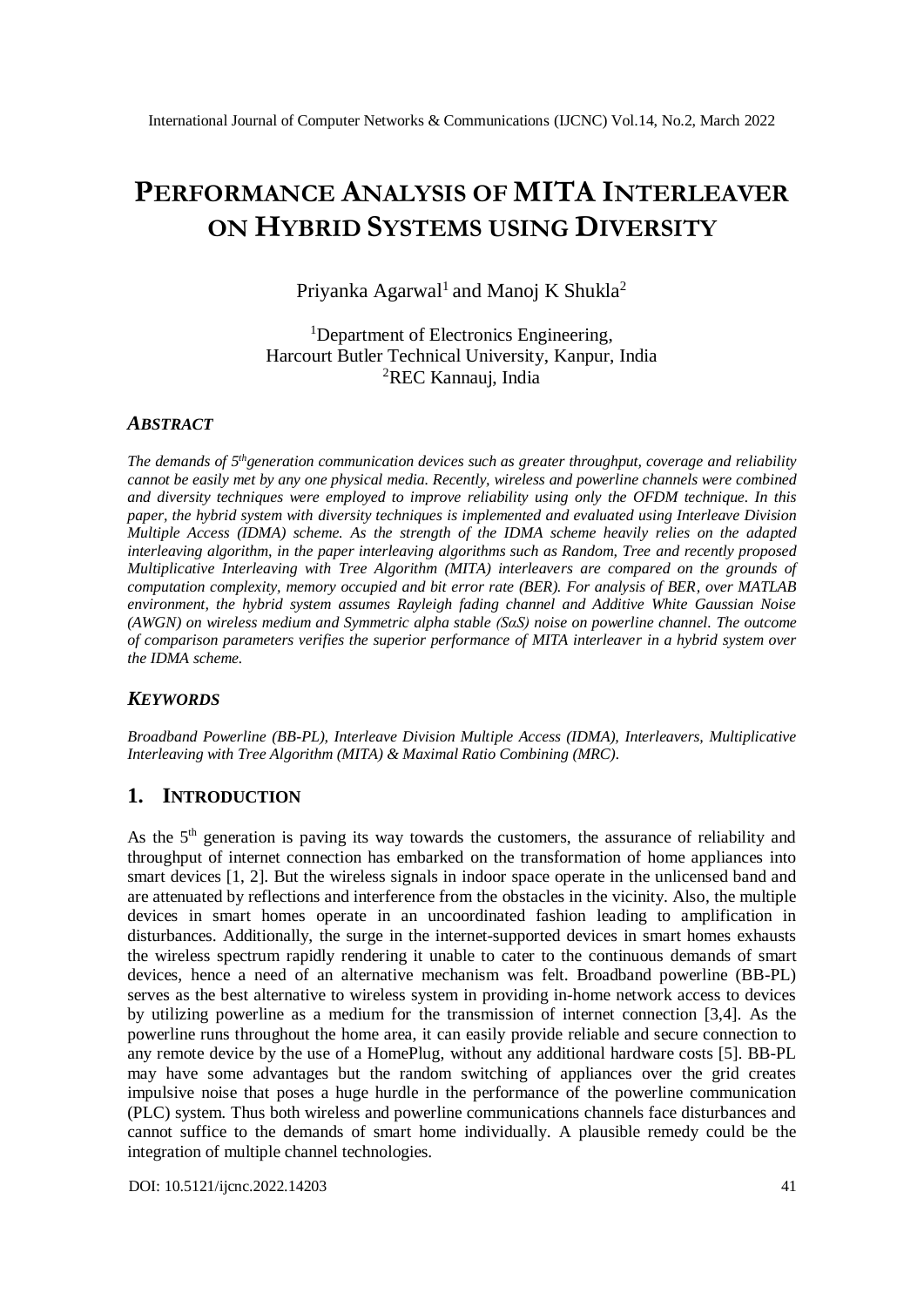Wireless and BB-PL network have their own pros and cons [6, 7] and recently they have been collaborated to meet the demands of the  $5<sup>th</sup>$  generation by harnessing their individual benefits through the use of diversity techniques [8-10]. Many researchers have tried integrating wireless and powerline channel in varied aspects to attain greater reliability and throughput of internet connection in indoor places. In [11], network-level integration was proposed to increase QoS but due to the network management issues, unifying was taken down to the physical level as standards for powerline and wireless channel are almost identical. In [12], powerline was employed as a relay in conjunction with the wireless network to increase system performance without any additional expenses. However in [13], signal over wireless and powerline was combined using diversity techniques to enhance the system performance. Orthogonal Frequency Division Multiplexing (OFDM) was applied to data signal for both powerline and wireless channels, which assumed Class A noise and AWG noise respectively. Bit error rate (BER) expression for the hybrid channel was derived for two modulation schemes i.e. Binary Phase Shift Keying (BPSK) and Quadrature Amplitude Modulation (QAM) schemes. For combining signals Saturated Metric Combining (SMC) and Maximal Ratio Combining (MRC) diversity schemes were employed and hardware implementation was carried out. In [14], coding diversity has been practically implemented over office environment and results show superior performance over modulation diversity however, modulation diversity has upper hand if the data rate was same. A modified version of the MRC technique was proposed in [15], where instead of noise variances, noise power spectral density (PSD) was considered for determining the weight of the link. Author Sayed, M. in [16], employed differential BPSK modulation scheme for transmission of data bits while considering impulsive noise on both channels. A combining technique, differential signal strength combining (DSSC), was proposed which took into account the absolute value of signal along with the log-likelihood ratio (LLR) function. In [17], from experimental deductions power spectral density combining (PSDC) technique proved to be superior over coherent modulation but Average SNR Combining (ASC) scheme worked better in situations where differential modulation was employed. The statistical modeling of the hybrid system in home networks was presented in [18] where channel attenuation, delay, coherence bandwidth, and time were analyzed. The real-time implementation of hybrid wireless/powerline scheme was presented in [19] using the MRC technique.

Hybrid systems have also been evaluated for relay systems and outage analysis. The analysis of hybrid system using a single relay channel was performed in terms of outage probability and data rates in [20], where the performance of hybrid system was superior to the wireless and powerline channel individually. The analysis of outage probability for wireless/powerline channel was also carried out using diversity techniques in [21]. Leonardo, et.al [22] carried out numerical analysis to compute and conclude that the data rates achieved via single channel was less as compared to a hybrid channel. Another researcher evaluated the capacity of the hybrid system over PLC system for different parameters in [23]. The results show that powerline outperformed hybrid system for parameters such as low relay gain and small distances but hybrid system supported mobility better than powerline, leading to a trade-off. Recently in [24], the power allocation concept was applied and evaluated on hybrid system. The numerical analysis revealed that if power allocation was not optimal individual systems performed better but for optimal power allocation hybrid system was better in presence of MRC and Selection Combining (SC) diversity techniques.

However a striking similarity in the analysis of various hybrid systems in literature was the usage of the OFDM technique owing to the negligible interference, but the impulsive noise in the powerline channel cannot be effectively dealt with by the same. Thus in the paper to counteract the impulsive noise in the powerline channel and interferences in wireless channel Interleave Division Multiple Access (IDMA) scheme is implemented. IDMA scheme is a derivative of the Code Division Multiple Access (CDMA) technique [25] and incorporates the advantages of the latter, but the distinguishing feature of IDMA is that the error-free transmission is feasible by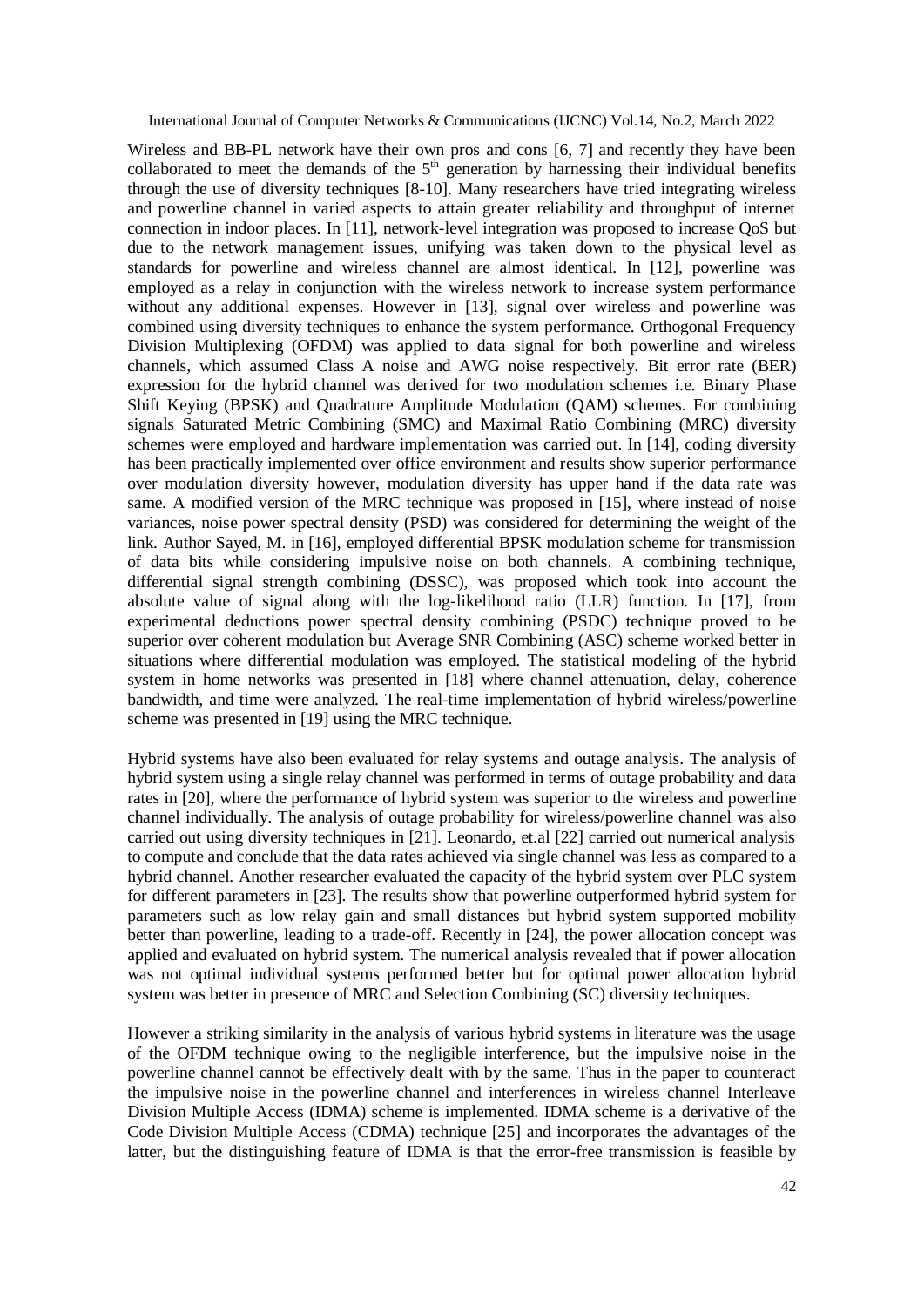only randomizing the data bits. The rearranging of the data sequence is performed by the userspecific interleaved and acts effectively in nullifying the effect of group or burst errors caused due to impulsive noise. The interleaved algorithm is the heart of the IDMA technique and with changes in interleaving sequence performance of the system varies. In literature, various interleaves have been proposed such as Random, Tree, MITA, etc., that have been implemented on both wireless and powerline systems but not for the hybrid system. Owning to the gap analysis in literature, the paper proposes to firstly analyze the performance of wireless, powerline and the hybrid system in terms of BER by employing the IDMA scheme. The diversity techniques Equal Gain Combining (EGC), MRC, and SC are exploited for evaluation of the behavior of a hybrid system. Also, the BER graph is plotted for Random, Tree, and MITA interleaves. Secondly, the behavior of the hybrid system using the MRC diversity technique and MITA interleaved is judged for varying parameter values such as iteration count, spread length, data length. Lastly, the effect of Convolutional coding is observed on the hybrid system.

The paper is divided into section as follows: Section 2 provides an understanding of the IDMA system and mathematical models of wireless and powerline channels. Section 3 deals with the understanding of Random, Tree and MITA interleaver. The diversity combining techniques are explained in Section 4 and software simulation results are plotted in Section 5. Finally the paper is concluded in Section 6.

# **2. SYSTEM MODEL**

The system architecture of the wired/wireless system with IDMA scheme is presented in Figure 1. The data generated at the transmitter is coded via Convolutional encoder, modulated, spread and finally interleaved according to user specific interleaver before transmitting. The same set of chips are sent via two different links i.e. wireless and powerline, which are combined at the receiver according to the diversity technique, before feeding to the IDMA detector for chip by chip detection. The IDMA detector assembly, also referred as Turbo processor [26] includes elementary signal estimator (ESE), pair of deinterleaver and interleaver, de-spreader and decoder and functions as a chip by chip detector. The role of ESE is to compute the mean and variance of the received signal in order to calculate the log-likelihood ratios (LLR) which serve as the input to deinterleave block. The deinterleaved signal from the ESE is fed to the de-spreader and decoder block which is abbreviated as DEC. The DEC serves to compute the mean and variance of the decoded and de-spread signal which is interleaved and fed back to ESE. The feedback loop iterates a specific number of times and then the hard decision is made at DEC to receive the output.



Figure 1. Block Diagram of Hybrid System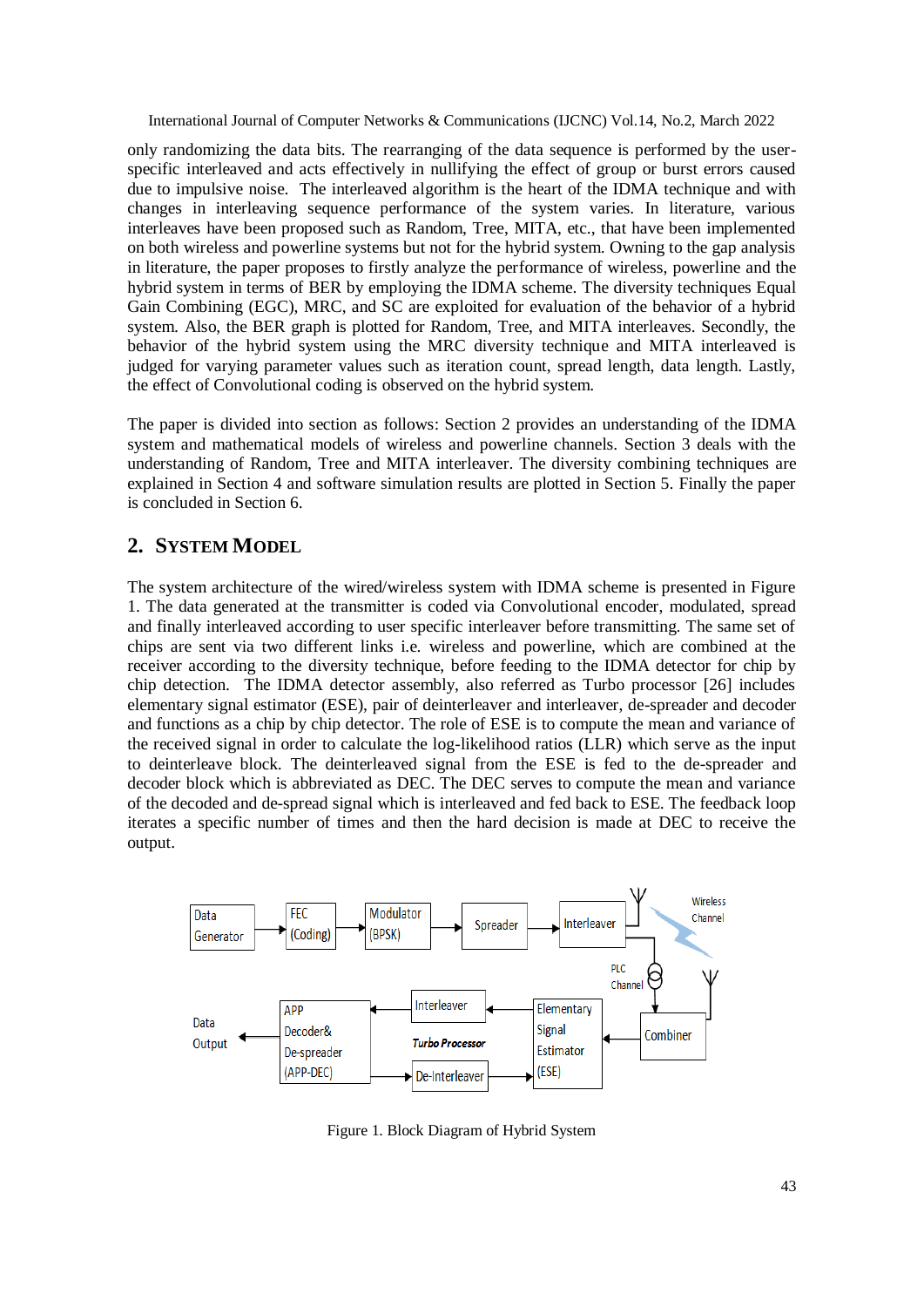#### **2.1. Mathematical Modelling of IDMA System**

The IDMA system is designed for K consecutive users having length of data as *N*. The data of user k,  $a_k=[a_k(1),...,a_k(i)]$  is encoded by employing Convolutional Coder of rate 1/2 and memory 2 [27] and then spreading operation is performed via a spreading sequence  $S=[+1,-]$ 1,+1,-1……] of length *sl* to produce sk. The resulting data is permuted using interleaving algorithm  $\pi_k$  to produce the chip sequence  $x_k=[x_k(1),...,x_k(i),...,x_k(I)]$ . Lastly, signal from all users is combined to transmit over multiple access channel. The received signal  $r_k$  for a single channel can be written as:

$$
r(k) = \sum_{k} h_k x_k(i) + \eta(i) \tag{1}
$$

Where  $h_k$  is the channel transfer function for  $k<sup>th</sup>$  user and  $n(i)$ resembles the noise of the channel. The received signal is fed to ESE which assists in suppressing the interference and hence improves BER performance. The output of ESE and decoders are expressed as extrinsic loglikelihood ratio (LLR) and is given as:

$$
e(x_k(i)) = \log(\frac{p(y/x_k(i)) = +1)}{p(y/x_k(i)) = -1}) \,\forall k, i
$$
 (2)

where input to the block is  $y$ . The LLR's are denoted as  $e_{\text{ESE}}$  and  $e_{\text{DEC}}$  depending on the generation from ESE or DEC block. The stages of the iteration process are:

#### *Step 1: Updating the values of Mean and Variance*

Initially,  $e_{DEC}(x_k(i))=0$ . Then,

Then, 
$$
E(r(i)) = \sum_{k} h_k E(x_k(i))
$$
 (3)

$$
Var(r(i)) = \sum_{k} |h_{k}|^{2} Var(x_{k}(i)) + \sigma^{2}
$$
\n(4)

$$
E(\xi_k(i)) = E(r(i)) - h_k E(x_k(i))
$$
\n(5)

$$
Var(\xi_k(i)) = Var(r(i)) - |h_k|^2 Var(x_k(i))
$$
\n(6)

*Step 2: Generating the LLR's*

$$
e_{ESE}(x_k(i) = 2h_k \frac{r(i) - E(\xi_k(i))}{Var(\xi_k(i))}
$$
\n<sup>(7)</sup>

*Step 3: Calculating Mean and Variance of Data*

$$
e_{DEC}x_k(\pi(i)) = \sum_{k=1}^K e_{ESE}x_k(\pi(i))
$$
\n(8)

IDMA performs chip by chip detection and the above steps are iterated for user-specified count before performing a hard decision on the output data. The additional benefit of the IDMA scheme is the drastic reduction in complexity as compared to CDMA system. The complexity of the CDMA system is expressed in terms of  $O(K^2)$  per user, whereas in the IDMA it is independent of user count and thus proves beneficial for larger user system [28].

## **2.2. Mathematical Modelling of Channels**

In the hybrid system the two physical layers, wireless and powerline are combined to improve the system performance overall but the two media has different channel and noise characteristics,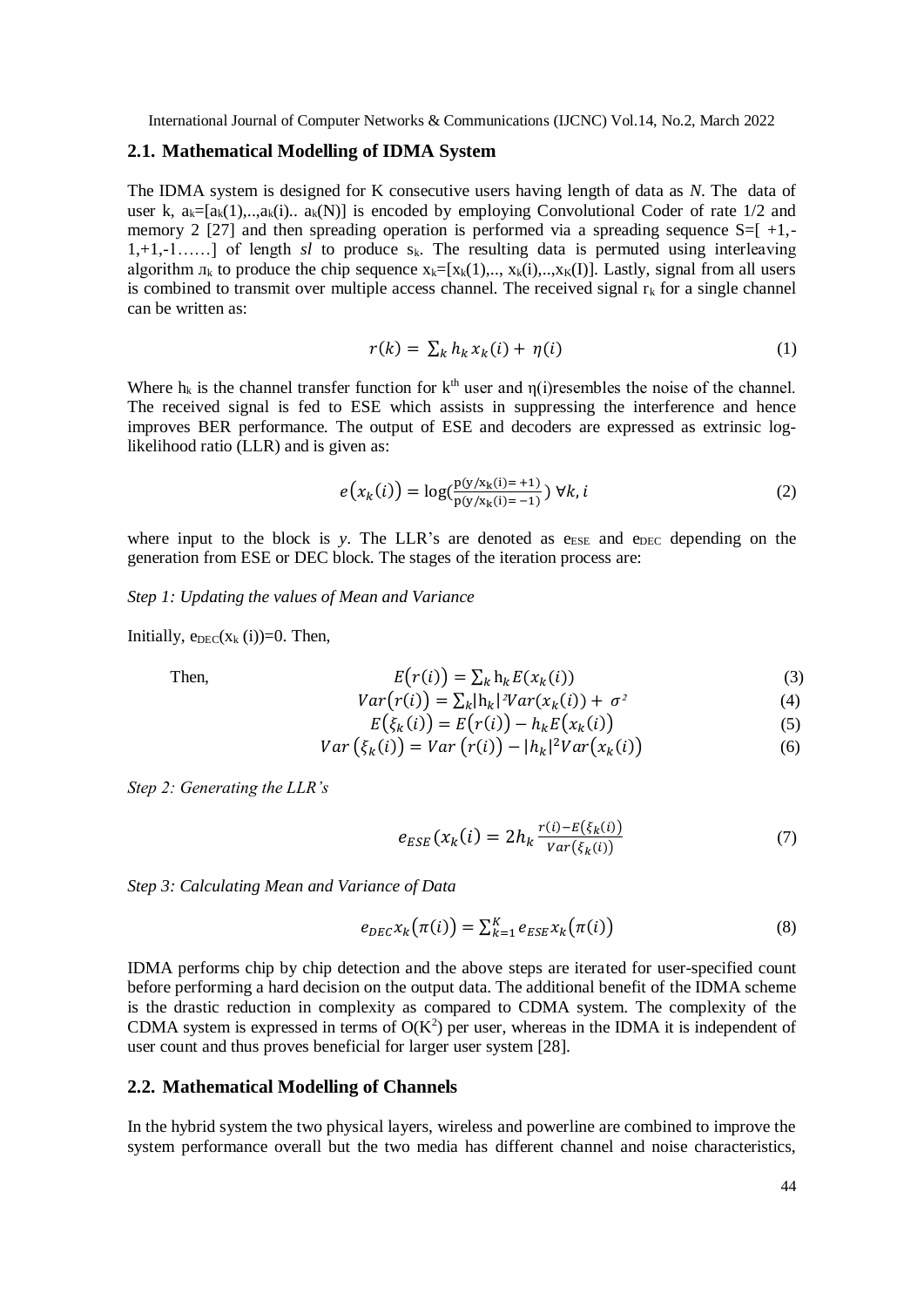thus are configured separately. To accommodate for the multipath and fading effect in the wireless medium, Rayleigh Fading channel scenario is considered along with AWG noise, whereas for BB-PL channel bottom-up approach is adopted to derive the transfer function and to account for the impulse noise Symmetric alpha stable distribution function is assumed. The signal model given in Figure 2 demonstrates the flow of signal via wireless,  $(Y_{wireless}=x*h_{wireless} +$  $η<sub>wireless</sub>$ ) and powerline, (Y<sub>PLC</sub> = x<sup>\*</sup>h<sub>PLC</sub> +  $η<sub>PLC</sub>$ ) channels, where x is the input common to both channels,  $h_{\text{wireless}}$  and  $h_{\text{PLC}}$  are complex channel coefficients and  $\eta_{\text{wireless}}$  and  $\eta_{\text{PLC}}$  accounts for the interference and noise. The combiner block at the receiver operates on the principle of diversity techniques, described in the next section, to produce a strong signal for detection.



Figure 2. Signal Model of Hybrid System

#### **2.2.1. Broadband Powerline Channel and Noise Model**

The transfer function of BB-PL channel is derived by using bottom-up strategy [29, 30], wherein powerline is assumed to behave as a transmission line with parameters conductance G, resistance R, capacitance C and inductance L and for deriving the connection between input and output voltage and current of two-port network the chain parameter matrices representation is used and it is given as:

$$
\begin{bmatrix} U_1 \\ I_1 \end{bmatrix} = \begin{bmatrix} A & B \\ C & D \end{bmatrix} \begin{bmatrix} U_2 \\ I_2 \end{bmatrix} \tag{9}
$$

The transfer function of network is expressed as:

$$
H = \frac{U_2}{U_1} = \frac{Z_0}{A Z_0 + B + C Z_0 Z_S + D Z_S}
$$
(10)

Where  $Z_0$  is the characteristic impedance,  $Z_s$  is the source resistance,  $\gamma$  is the propagation constant, *l* is length of powerline cable and parameter values of A, B, C, D are computed as [31]:

$$
\begin{bmatrix} A & B \\ C & D \end{bmatrix} = \begin{bmatrix} \cosh(\gamma l) & Z_o \sinh(\gamma l) \\ \frac{1}{Z_o} \sinh(\gamma l) & \cosh(\gamma l) \end{bmatrix}
$$
(11)

The value of characteristic impedance and propagation constant relies on the transmission line parameters R, L, G, C, which depend on the radius of cable. The noise in powerline channel comprises of impulse noise, colored noise and background noise, owing to the presence of electrical signal in the same layer and erratic switching of appliances on the network. The sudden increase or decrease of load gives birth to impulse noise which is a major noise component and therefore the noise model is assumed to an impulsive model. Middleton Class A (MCA) and Bernoulli- Gaussian (BG) distribution are the most commonly used due to their simplicity but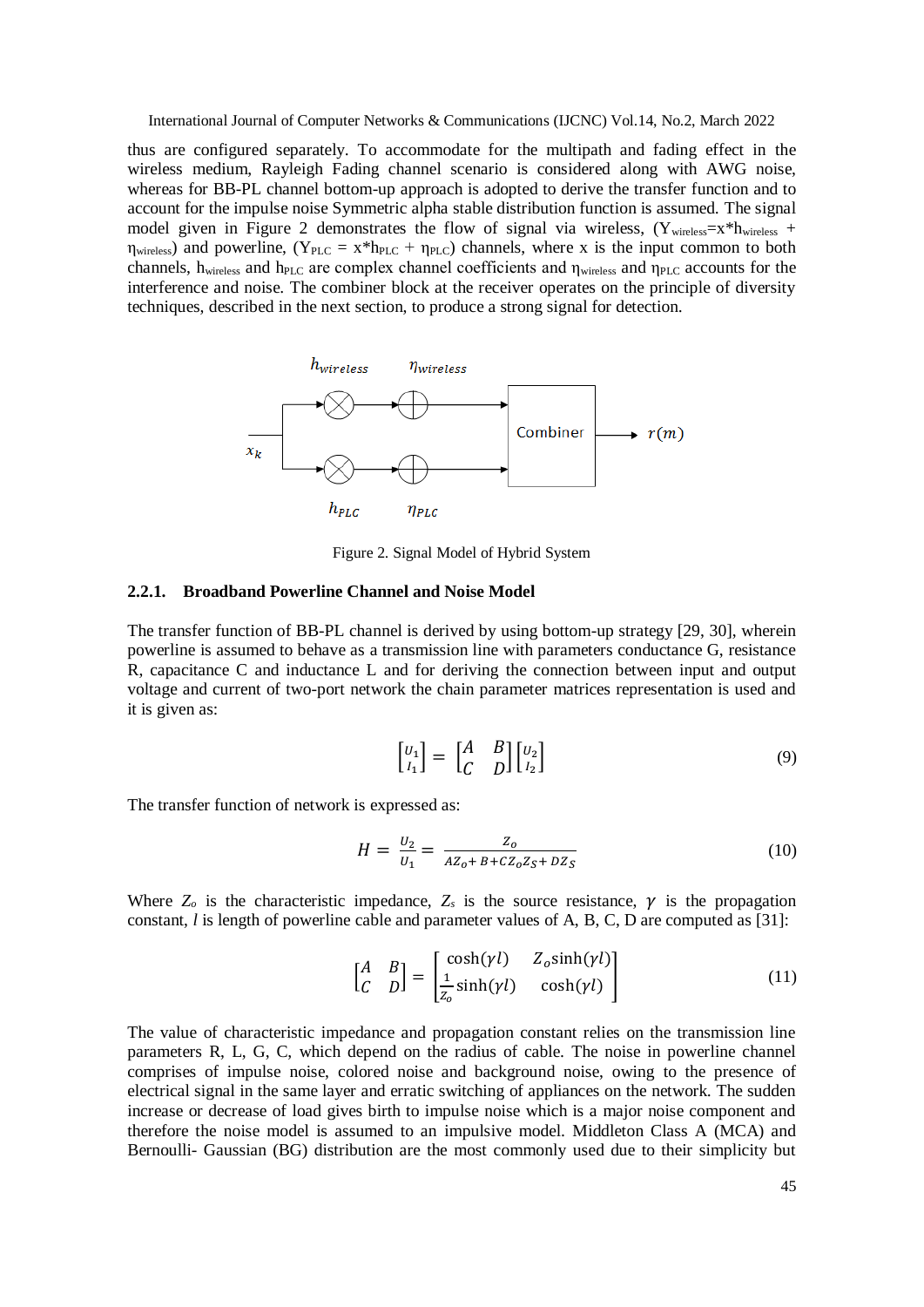recently Symmetric α-Stable (SαS) noise model is preferred for combining systems and on the fact that even noise tail can be modeled and its superior performance [32,33]. The characteristic function of S $\alpha$ S is described as [34]:

$$
\varphi(x) = \exp(i\delta x - \gamma |x|^{\alpha}) \tag{12}
$$

where  $\alpha$  is the shape parameter that lies in the range (0,2]. The values of  $\alpha =1$  represent Cauchy distribution and  $\alpha = 2$  denotes Gaussian distribution.  $\delta$  is the shift parameter and the range is defined as  $(-\infty, +\infty)$ , whilst the extent of dispersion around  $\delta$  is given by  $\gamma$  whose value is greater than 0.

#### **2.2.2. Wireless Channel and Noise Model**

In the home network, a wireless signal is assumed to operate in the unlicensed ISM band at 2.4 GHz, which is frequently reflected and scattered by the objects lying in the vicinity resulting in constructive or destructive interference at the receiver. To account for the fading and reflection in the confined space Rayleigh fading channel [35] is considered and it is expressed as:  $h_{wireless} \sim CN(0, \sigma_w^2)$ , where  $\sigma_w^2 = E(|h_{wireless}|^2)$ , where E(.) denotes the expectation parameter. The noise *ηwireless* is assumed to be stationary background AWG noise and is represented by Gaussian distribution with mean  $\mu = 0$  and variance  $\sigma^2$ .

# **3. INTERLEAVERS**

Interleaving is the phenomenon of permutation of data bits according to the user-defined algorithm to nullify the effect of burst error during transmission. Burst errors are group errors which affect the consecutive bits in the channel and are cumbersome to remove at receiver as occasionally the errors exceed the hamming distance. Interleaving can be accomplished based on various interleaver designs existing in literature out of which Random, Tree are employed in the paper along with MITA interleaver.

a) Random Interleaver (RI): The user data is rearranged randomly by using permuter indices which is defined by the user [36]. The advantage is the independence of interleaving sequence for various users and thus low interference. But as each user has its own interleaving sequence, too much memory and bandwidth is required for storing and transmitting the interleaving patterns and it increases with an increase in user count.

b) Tree Interleaver (TI): The Tree interleaver was proposed by Shukla in [37] and the purpose was to reduce memory and bandwidth consumption. The principle is that two orthogonal interleavers  $\pi_1$  and  $\pi_2$  are chosen randomly, which are used in generating the interleaving patterns for other users. Thus only memory and bandwidth equivalent to two interleavers are required and is irrespective of the number of users. The interleaver generation process is shown diagrammatically in Figure 3.

c) MITA Interleaver: Multiplicative Interleaving with Tree Algorithm (MITA) interleaver is recently proposed in [38] and is derived from Tree interleaver but with improved features, as shown in Figure 4. The Tree algorithm follows the principle of  $2<sup>n</sup>$  users in each stage, n being the stage count and MITA interleaver has  $3x(n-1)-1$  users in a stage, where  $x(n-1)$  being user count in the last stage thus having greater users in higher levels. Secondly, as the interleaving sequences for users in same stage are generated in one cycle, therefore number of cycles required is less for MITA than Tree interleaver for same number of users. Next, the user interleaver in a particular stage depends only on the past generated interleavers, whereas in MITA interleaver from second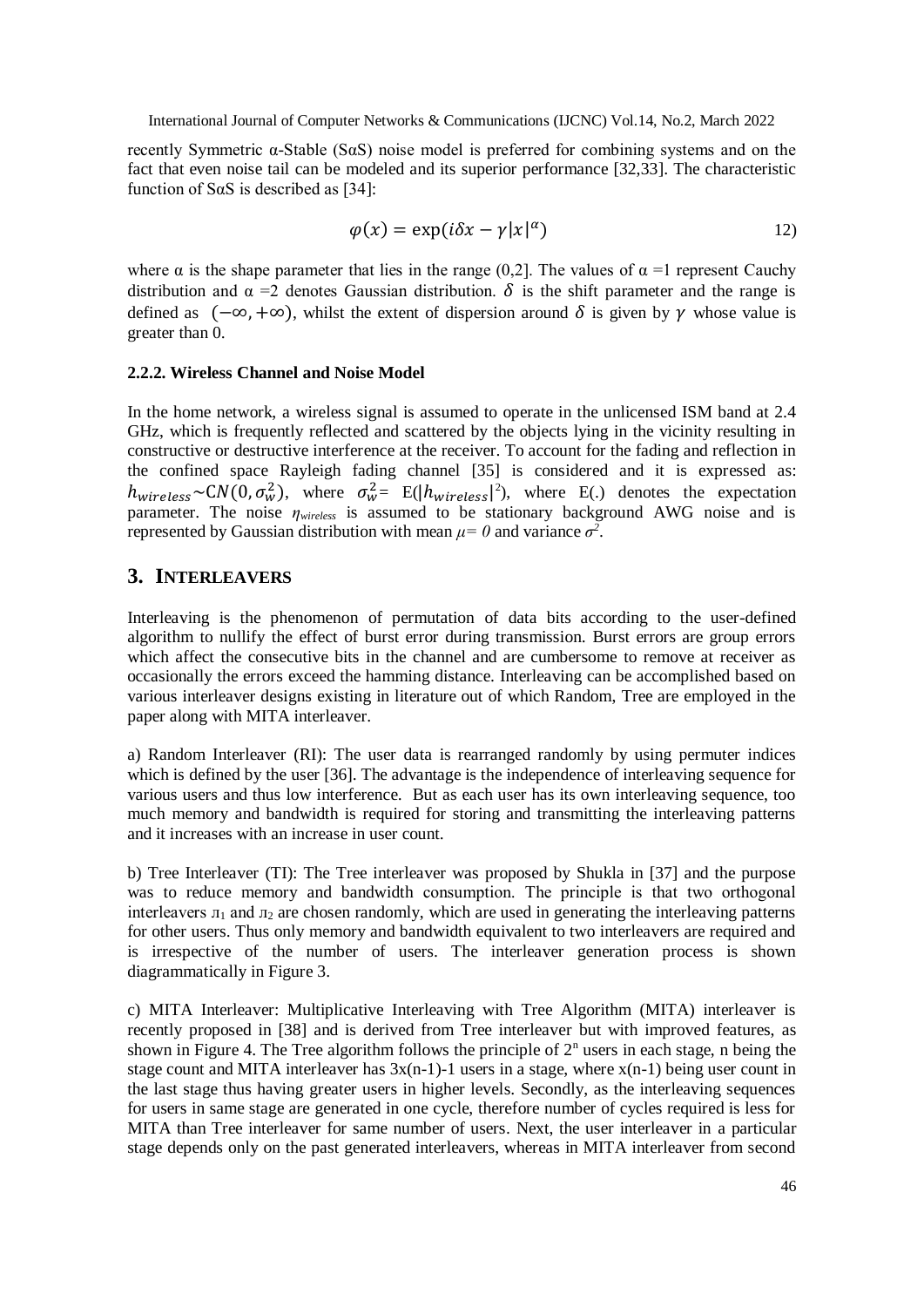stage consecutive users are reciprocal of each other, thus less cycles are required for the generation of new interleaver at the receiver. Thus, collectively the design of MITA interleaver is computationally efficient than Tree interleaver. From the Figure 3 and 4, it can be observed that for a particular stage user count is different for both interleavers and the gap increases with increase in number of stages, thus increasing computational complexity in Tree interleaver as compared to MITA interleaver.



Figure 3. Tree Interleaving Mechanism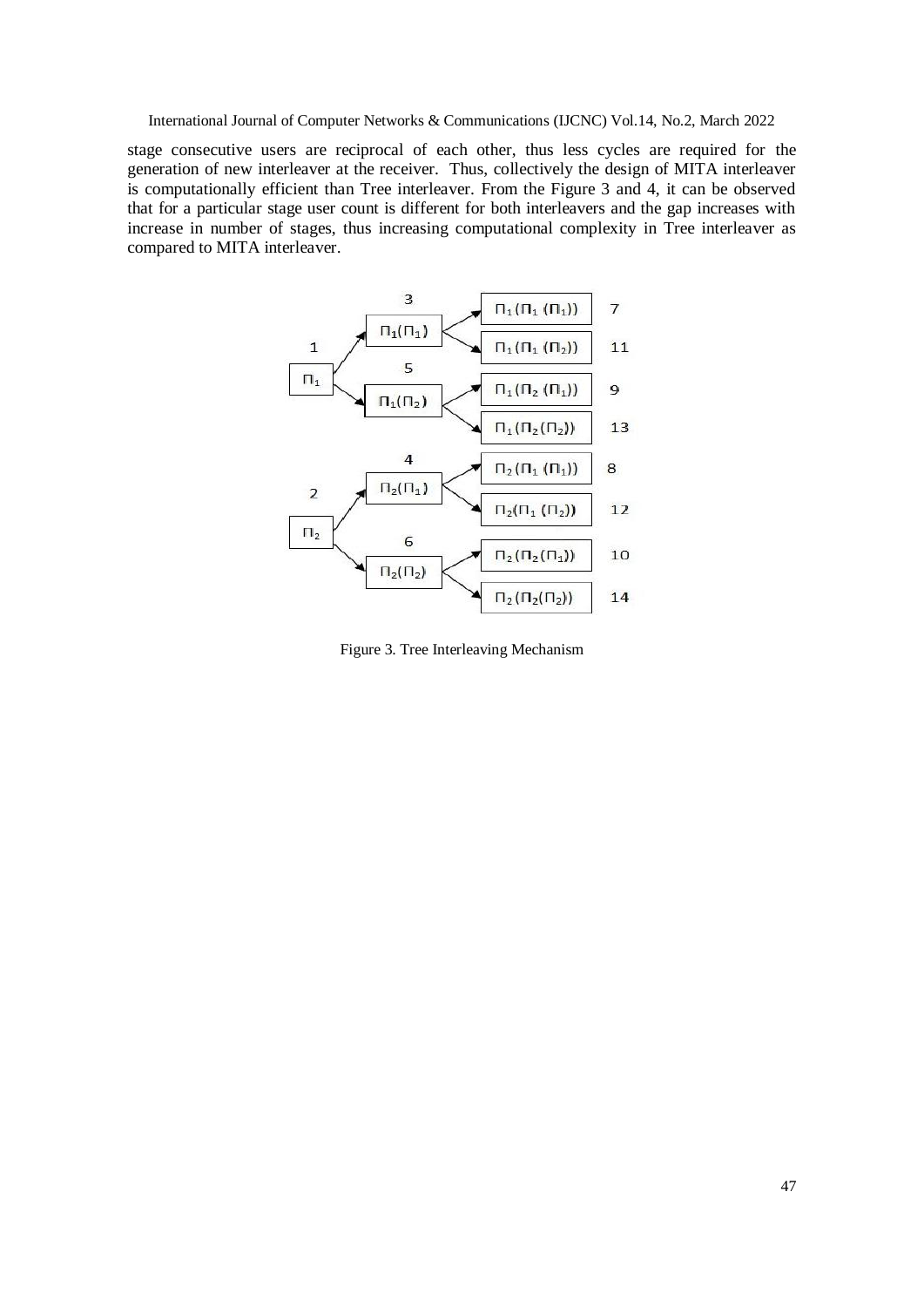

Figure 4. MITA Interleaving Mechanism

## **3.1. Comparison of Interleavers**

The interleavers are commonly evaluated on the basis of memory required, complexity computation and BER. The Random, Tree and MITA interleavers employed in the paper were compared based on memory and computation complexity in this section, whereas BER comparison is performed in Section 5. Memory required is defined in terms of storage space needed at the base station for storing the interleaving sequences. Computation complexity is defined as the clock cycles needed for generation of interleaving sequences for *N* users. The comparison of interleavers is shown graphically in Figure 5. From the figure, it can be inferred that even though the complexity of Random interleaver is the least but memory required is the highest as all the interleavers are transmitted for regeneration at receiver. The memory consumed by Tree and MITA interleaver is same but with MITA interleaver the system design is better due to less computation complexity. Thus it can be safely inferred that for less memory requirement MITA can be preferred over Tree interleaver.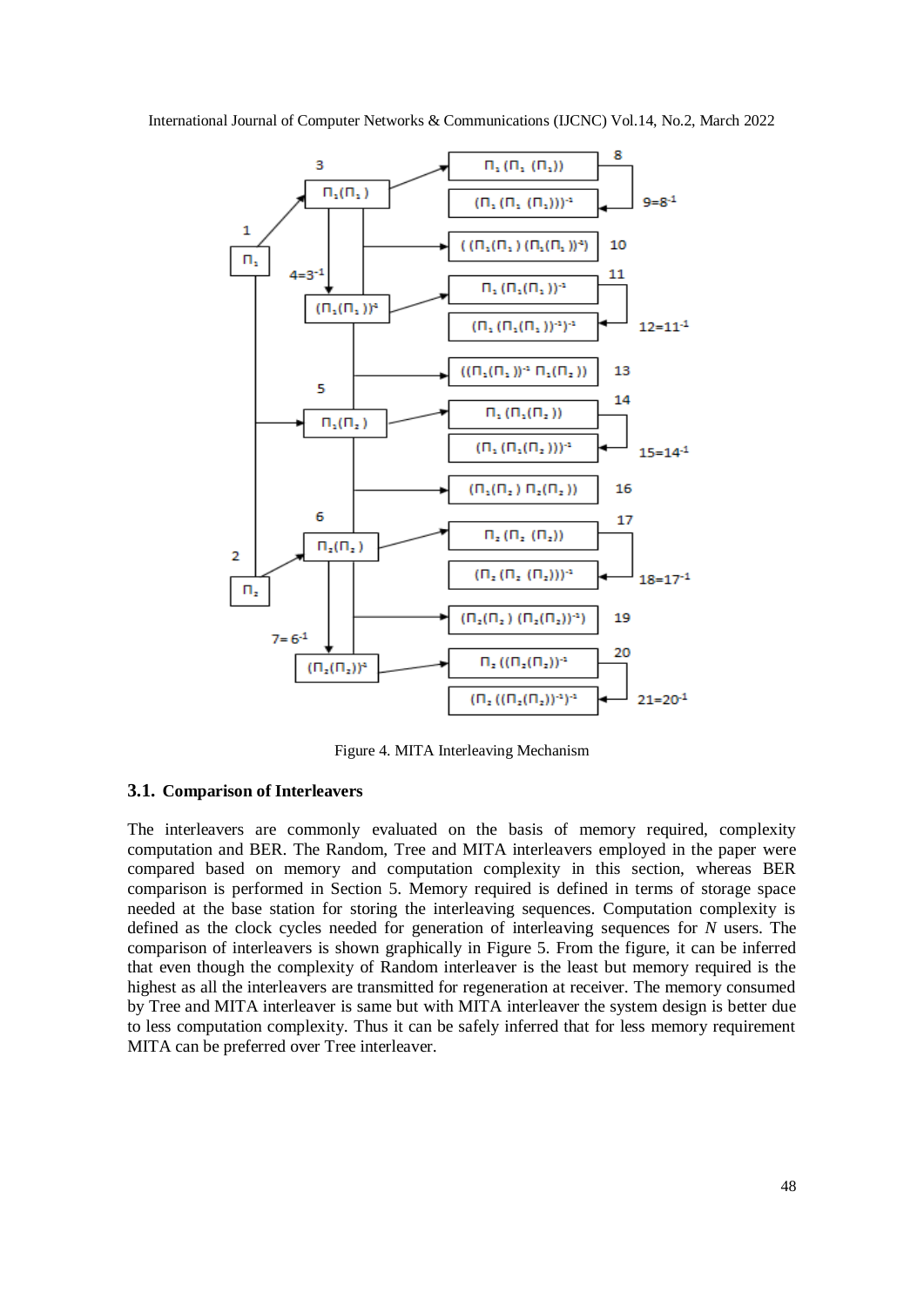

International Journal of Computer Networks & Communications (IJCNC) Vol.14, No.2, March 2022

 (a) Memory Requirement (b) Computation Complexity Figure 5.Comparison of Interleavers based on Memory and Computation Complexity

# **4. DIVERSITY COMBINING TECHNIQUES**

Diversity is a tool employed for improving the performance of channels, without any increment in bandwidth or power, by simultaneous transmission of data over multiple paths. In the paper, two transmit antennas have been considered, one for wireless channel and the other for powerline channel which are combined at the receiver by employing diversity techniques. At the receiver, the combining of communication signals over varied fading paths are based on the weight of the path. The diversity combining can be summarized mathematically as follow:

 $Y = \sum_{p=1}^{N} w_p Y_p$  where, *p* denotes the paths, *N* is the number of paths,  $w_p$  is the weight of the path and  $Y_p$  is the signal on path  $p$ . In the paper, the three commonly used diversity mechanism, Equal Gain Combining (EGC), Selection Combining (SC) and Maximal Ratio Combining (MRC) are taken into account to evaluate performance of the hybrid system.

The reason behind adopting EGC, MRC and SC diversity technique is the simplified working algorithm and implementation of the fore-mentioned methods. Secondly, the evolution of new algorithms is based on the principle of either of discussed techniques. Lastly, the primitive diversity techniques aid in analyzing the behaviour of interleavers more accurately.

## **4.1. Equal Gain Combining (EGC)**

As the name suggests, the outcome of EGC diversity technique relies equally on the signal power of all branches for the performance and the weight  $w_p$  of all the links is same. For a hybrid system, the two signals are co-phased and summing is done using the  $w_p$  of both links as  $\frac{1}{2}$  and the resultant signal is given as [39, 40]:

$$
Y = \frac{1}{2} \left( Y_{wireless} + Y_{PLC} \right) \tag{13}
$$

The principle of EGC method is quite simple, but the performance is lower than MRC, as the former sums all the signals equally i.e. even the weakest link has a major contribution in the overall signal strength which can degrade the signal quality.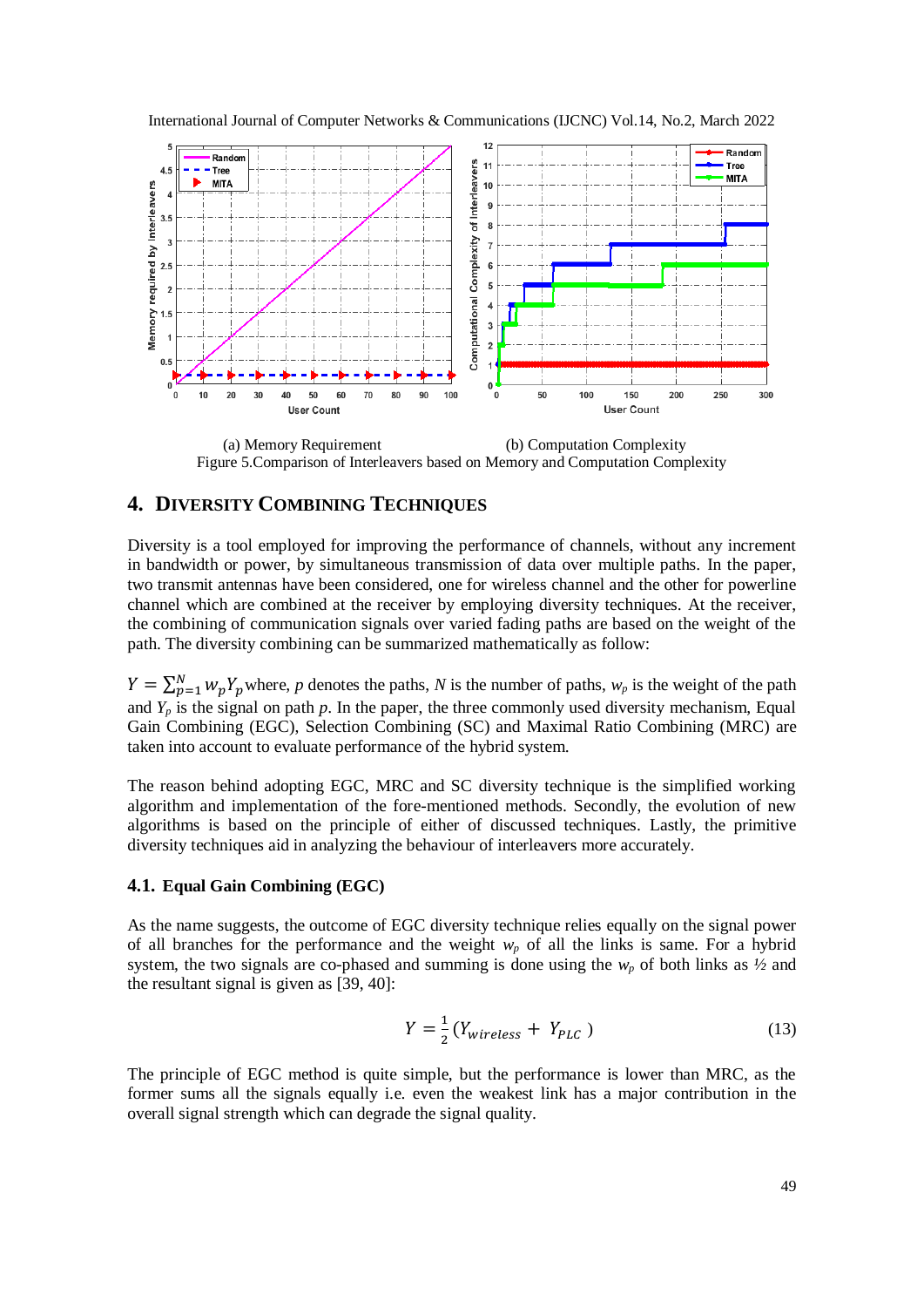#### **4.2. Maximal Ratio Combining (MRC)**

MRC technique is the optimum method for combining the signals on different links by weighting them proportionally to their channel gains after being co-phased [39, 40]:

$$
Y = h_{wireless}^* Y_{wireless} + h_{PLC}^* Y_{PLC}
$$
 (14)

Where  $h^*_{wireless}$  and  $h^*_{PLC}$  are the conjugate channel complex coefficients. The mechanism takes into account all the signal branches and their gains i.e. the stronger signal has a larger contribution as compared to a weaker signal. The performance of the communication system achieved with this method is the highest, but with a liability of the knowledge of channel coefficients.

## **4.3. Selection Combining (SC)**

SC mechanism selects the link having the highest signal to noise power ratio by comparing all the signals at the receiving end. Although the principle is quite simple, but the performance is lower than MRC, as the latter sums up all the signals thereby enabling better detection of bits [39, 40]. For this method the number of paths *N=1*. The main drawback of this technique is that the comparing mechanism is repeated after successive intervals, but for some time duration the selected signal goes for detection even if it does not matches the threshold level. A trade-off exists between the time interval and the hardware limitations, too small time interval will result in faster scanning mechanism at will have an adverse effect on the hardware.

# **5. SIMULATION RESULTS**

In this section, simulation results analyzing the performance of diversity schemes for hybrid, Wireless and PLC channel are presented over IDMA system for multiple interleavers such as Random, Tree and MITA. The effectiveness of diversity schemes was evaluated on the basis of BER which was plotted as a function of bit energy to noise ratio  $(E_b/N_o)$  in dB in MATLAB environment. For simulation, Rayleigh fading channel along with AWG noise have been assumed for wireless channel, and Symmetric α-stable noise has been considered in powerline channel. The noise model values for PLC channel were taken as  $\alpha=1.85$ ,  $\delta=0$  and  $\gamma=0.25$ . BPSK modulation technique was hired as it assisted in better assessment of diversity gain. For simulation of PLC channel over MATLAB, the following parameter values were assumed [30]:

| <b>Parameters</b> | <b>Values</b> |
|-------------------|---------------|
| f                 | 100 kHz       |
| μ                 | 4ле-7 $H/m$   |
| $\mu_{\rm r}$     |               |
| ε.                | 8.85e-12 F/m  |
| $\varepsilon_{r}$ | 3.6           |
| $\sigma_{\rm c}$  | 5.8e7S/m      |
| я                 | $1.12e-3$ m   |

Table 1. Simulation Parameters for PLC Channel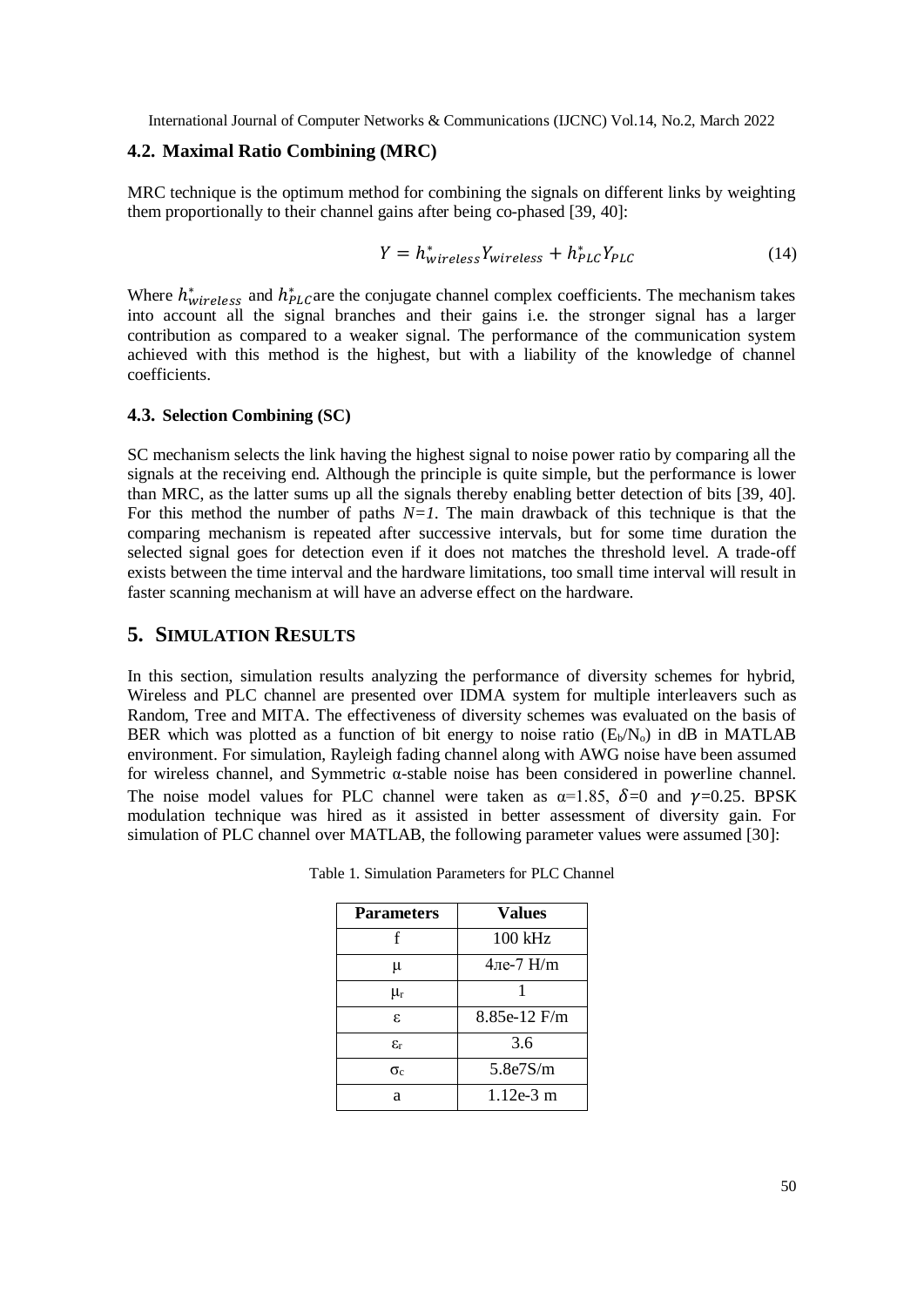#### **5.1. Analysis Based on Interleavers**

To study the impact of interleavers on diversity gain, uncoded IDMA system was investigated for data length=*512*, spreading length=*8*, number of blocks=*100* and number of iterations of IDMA receiver was considered as*10*. The diversity gain analysis has been performed for diverse interleavers as the IDMA scheme relies on the effectiveness of interleavers. Figure 6 (a), (b) demonstrates the effect of diversity techniques on hybrid system using Random and Tree interleaver.



(a) Random Interleaver

From Figure 6 (a) & (b), it can be observed that powerline performs better than wireless as the former is a wired medium and among the diversity scheme MRC supersedes the rest two techniques as it exploits both wireless and wired signals in proportionate manner. The marginal improvement on applying Tree interleaver becomes significant when the system is to be operated for large number of users with longer data length. The sudden end of the graph indicates that at the specific  $E_b/N_0$  the signal power is sufficient for successful detection resulting in negligible error.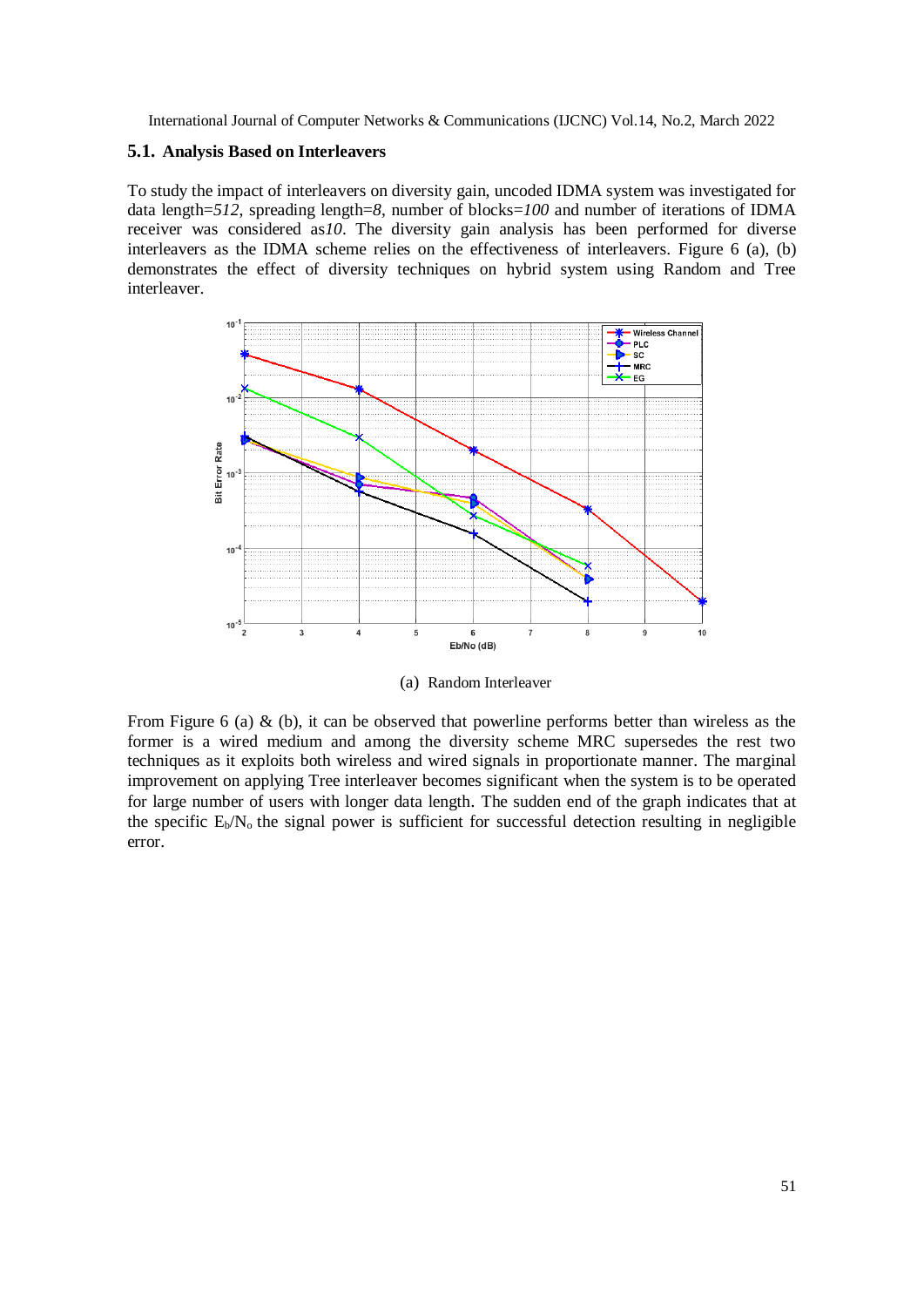International Journal of Computer Networks & Communications (IJCNC) Vol.14, No.2, March 2022



(b) Tree Interleaver Figure 6. BER vs E<sub>b</sub>/N<sub>o</sub> for Wireless, PLC and Hybrid System for Random and Tree Interleaver

The next simulation was executed using MITA interleaver and is shown in Figure 7. It can be deduced from the figure, that performance of MITA interleaver is almost same as Tree interleaver but better than Random interleaver. The advantage of reduced memory consumption and lesser computation for higher number of users makes MITA interleaver a preferred option.



Figure 7. BER vs  $E_b/N_0$  for Wireless, PLC and Hybrid System for MITA Interleaver

To provide a clear discrimination in the performance of interleavers, comparison was performed using only MRC technique and the graph is plotted in Figure 8. The graph validates the conclusion drawn above that MITA and Tree interleaver perform almost the same and better than Random interleaver.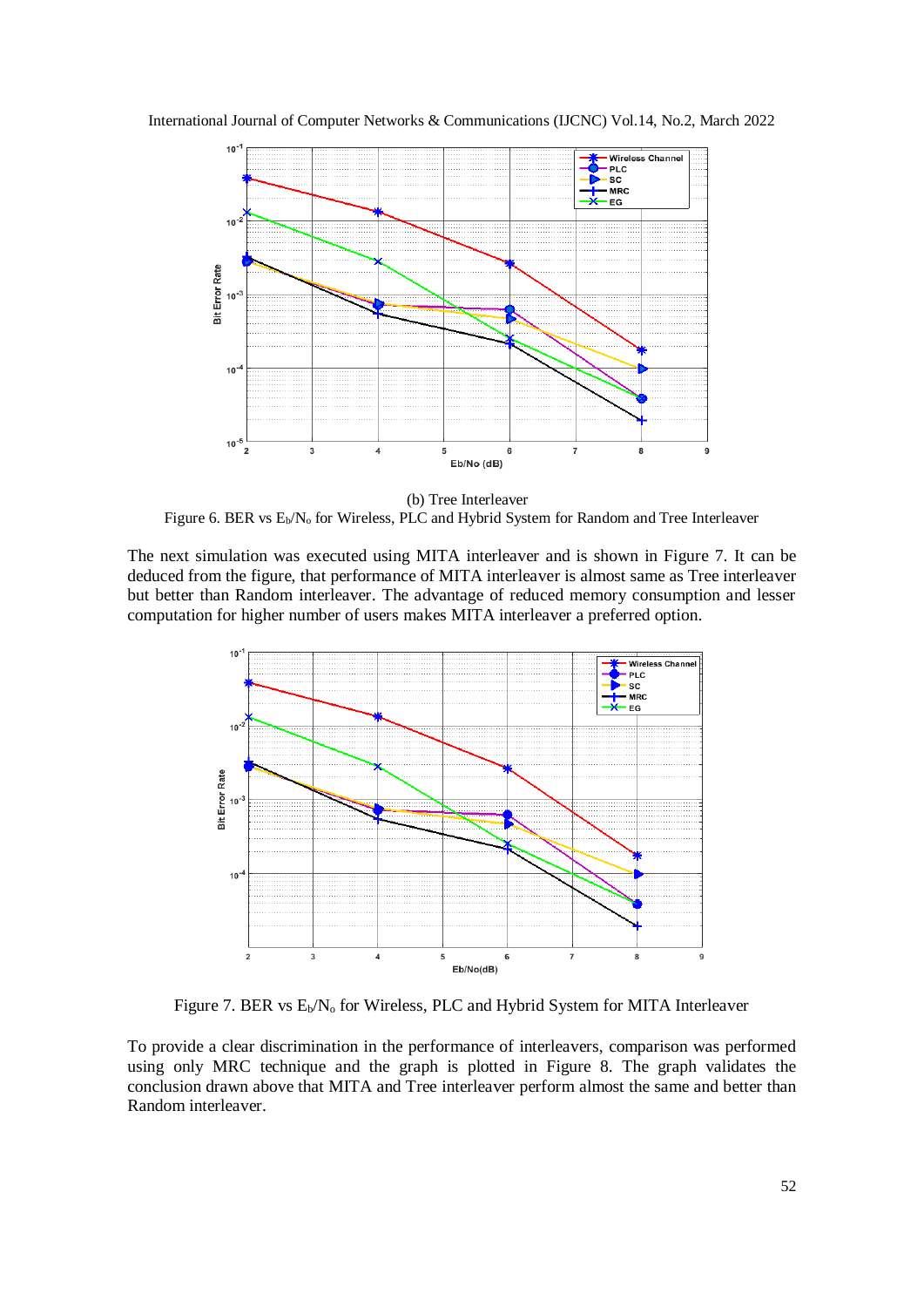International Journal of Computer Networks & Communications (IJCNC) Vol.14, No.2, March 2022



Figure 8. Comparison of Random, Tree and MITA interleaver using MRC diversity technique

As inferred from the graphs plotted, the MRC diversity technique provides highest gain therefore further analysis of the hybrid system was carried out by using Maximal Ratio Combining for figuring out optimal parameter values.

## **5.2. Analysis Based on Variations in Parameter Values**

Analysis of Hybrid system with MRC diversity technique was carried out using MITA interleaver for varying parameters such as data length, spreading length, iteration count and coding. The first simulation was performed for variation in number of iterations which plays an important role in the IDMA decoding process. For the simulation, blocks were taken as 100, data length as 1024. From the Figure 9, it is noticed that BER performance gets better with increase in number of iteration as the estimate of the data bit improves with larger iteration count. However there is a trade-off, computation complexity escalates with hike in number of iterations and thus iterations should be set to an optimum value. Another important observation drawn is that increase in iteration count after 5 increases complexity proportionally, but with no advantage in BER. Thus the optimal value of iteration count is 5.



Figure 9. Variation in Iteration Count for Hybrid System with MITA interleaver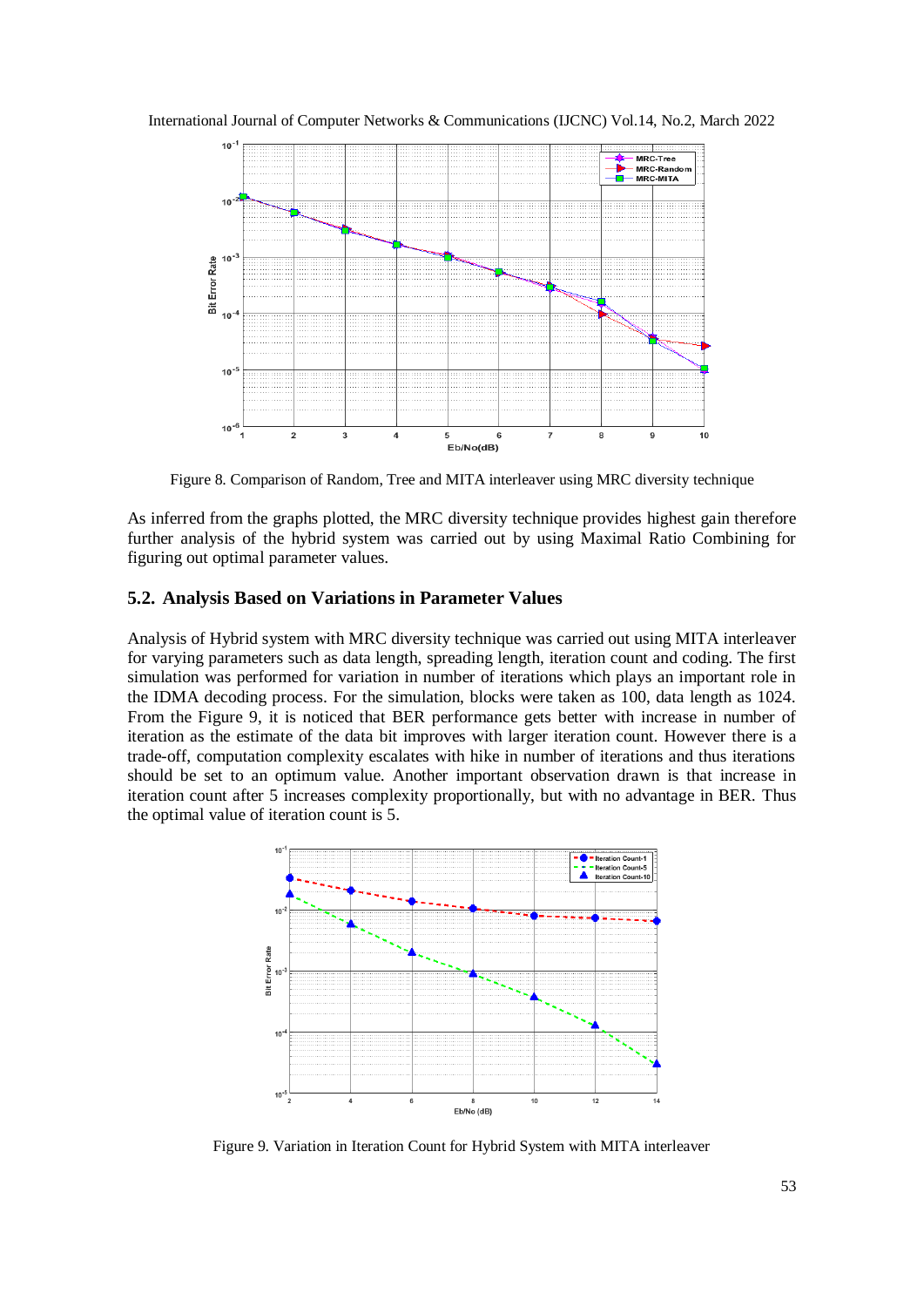International Journal of Computer Networks & Communications (IJCNC) Vol.14, No.2, March 2022



Figure 10. Variation in Spread Length for Hybrid System with MITA interleaver

In the Figure 10, performance analysis of Hybrid system with diversity is demonstrated for varying spread length. Spreading is employed in communications to increase the bandwidth of the signal thus making it difficult to jam or intercept. However, large spread length will result in bandwidth crunch and also large data increases the possibility of interference, therefore an optimum value for spread length is of importance. From the Figure 10, it can be observed that BER performance improves as spread length increases but not too much beyond spread length 8 due to interference. The next parameter for examination is the data length which is demonstrated in the graph in Figure 11. Figure 11(a) illustrates the effect on Wireless, PLC and hybrid system, and in Figure 11(b) depicts the performance of hybrid, and PLC system only so as to get a clear portrayal.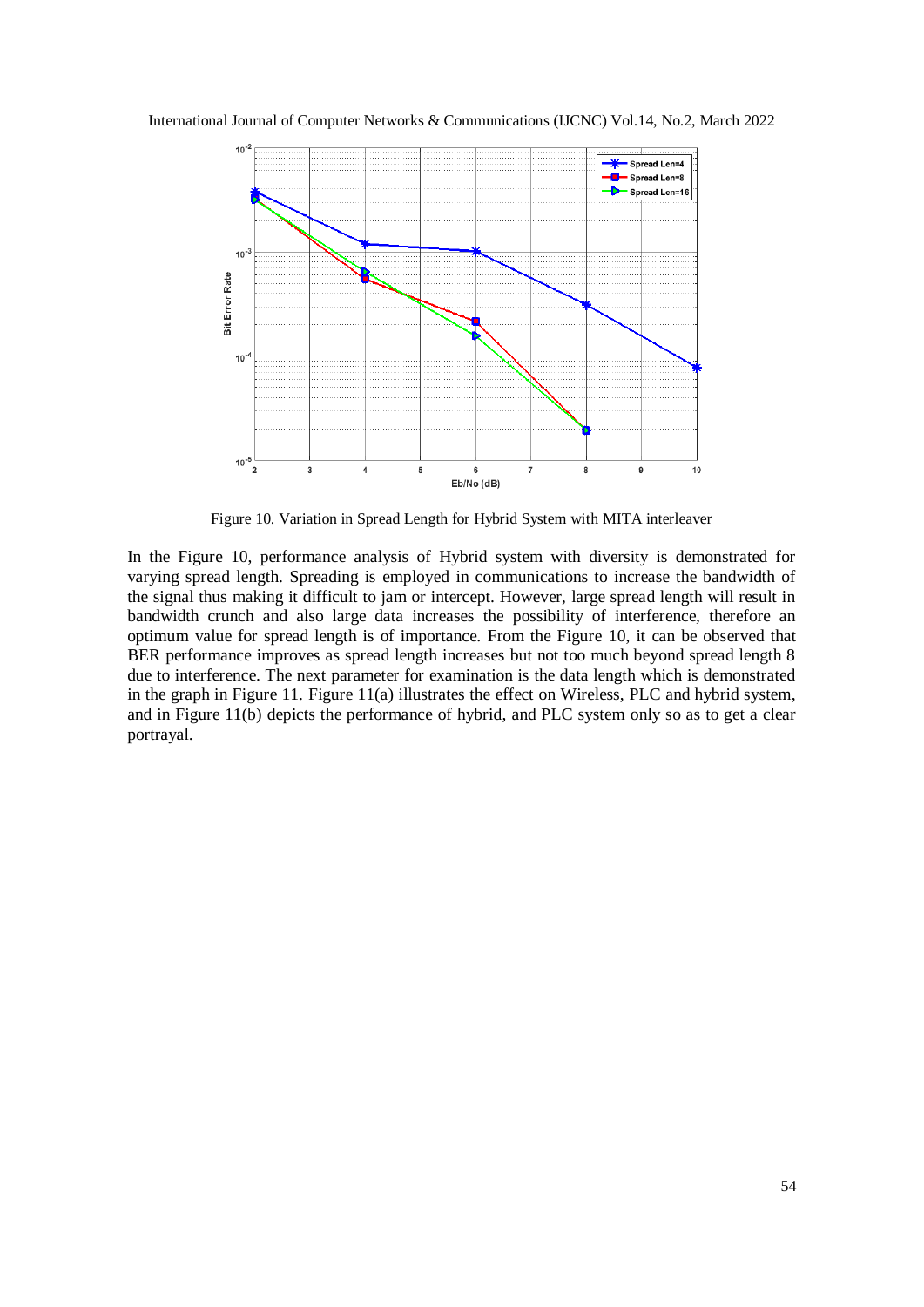

International Journal of Computer Networks & Communications (IJCNC) Vol.14, No.2, March 2022

Figure 11. Variation in Data Length for Hybrid System with MITA interleaver

(b)

8 Eb/No (dB)  $10$ 

 $12$ 

 $14$ 

 $\boldsymbol{6}$ 

 $\overline{4}$ 

 $10^{-5}$  $\overline{2}$ 

The key observation is that as the data length increases the BER performance improves owing to the fact that with larger data length higher is the possibility of combinations of orthogonal interleavers and thus lesser interference. But on increasing the data length further, the performance slightly degrades as too large signal length causes greater dispersion and interference which surpasses the capability of improvement by interleavers.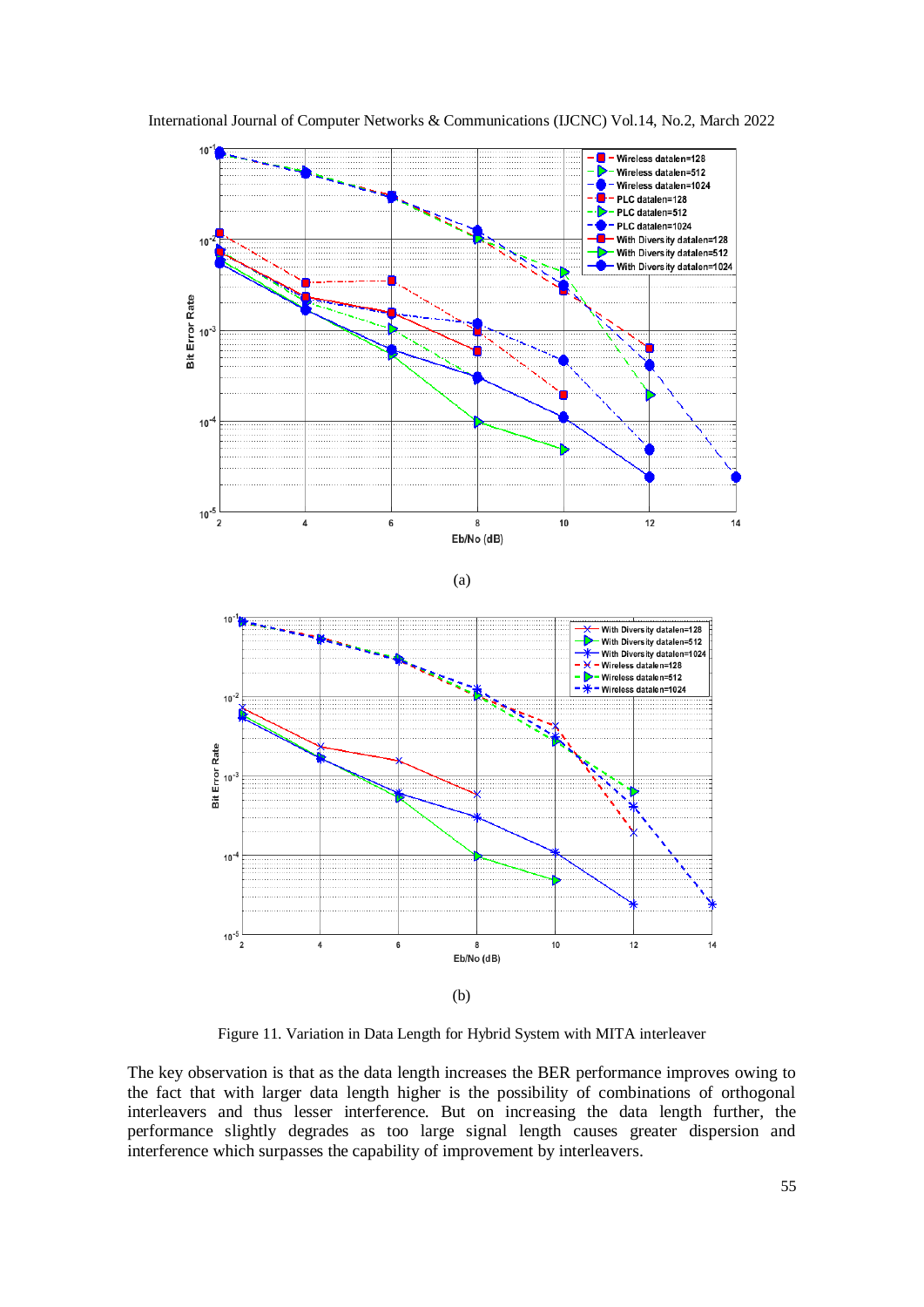# **5.3. Analysis on Basis of Coding Technique**

The last analysis was performed to inspect the behaviour hybrid system in the presence of Convolutional coding having coding rate as ½ and memory as 2.



(b) MITA Interleaver

Figure 12. Effect of Convolutional Coding on Hybrid System for Various Interleavers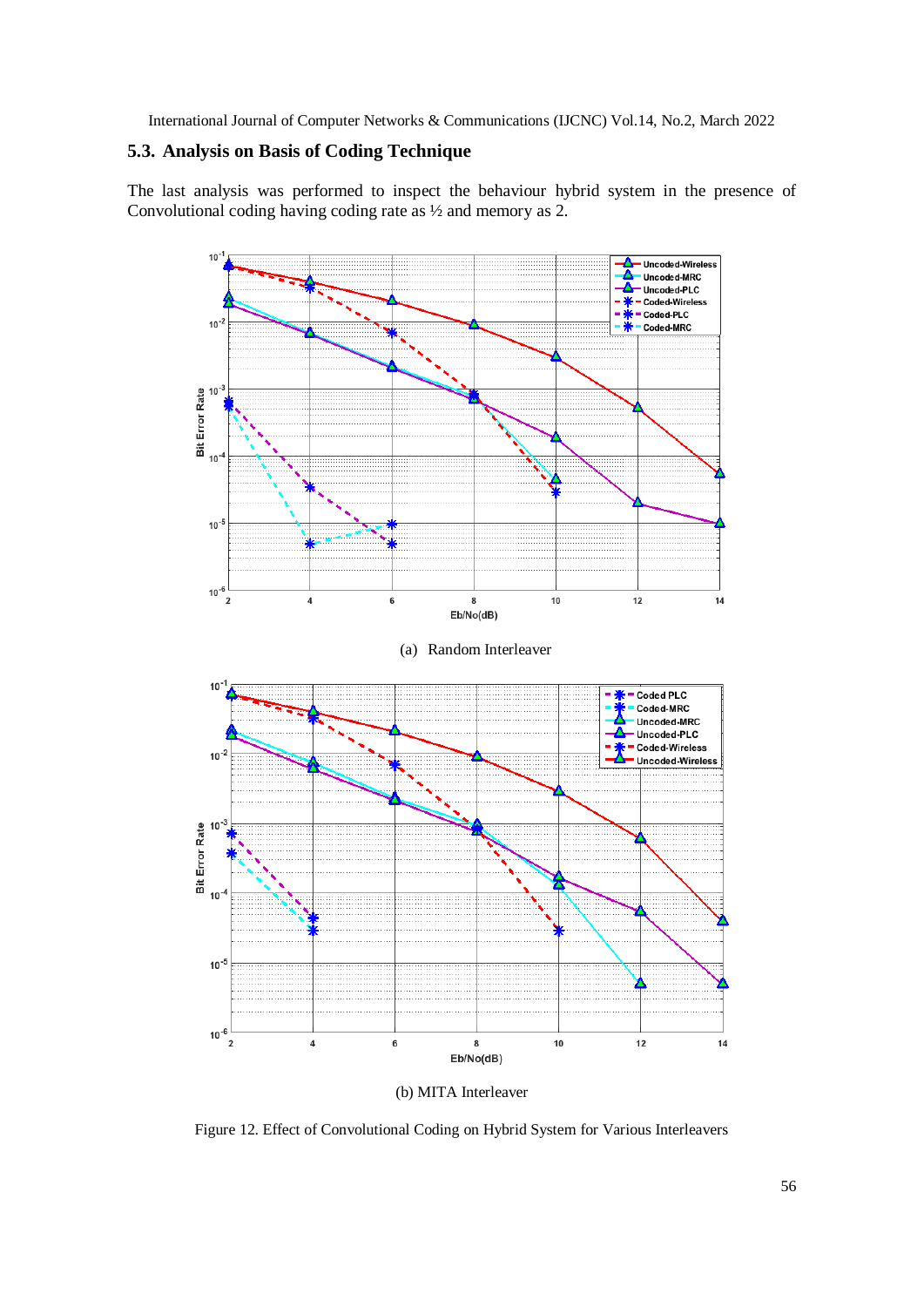From Figure 12, it can be deduced that the convolution coding provides the extra gain in the system performance for both Random and MITA interleaver, however on comparing the two plots MITA interleaver improves the BER performance more than Random interleaver.

# **6. CONCLUSION**

The  $5<sup>th</sup>$  generation has led to the revolutionary idea of home appliances being connected to the internet, however, with increase in devices requiring uninterrupted network connection, it has become challenging for any individual network connection to cater to demands. Thus giving rise to the concept of integration of wireless and powerline channels. In literature, hybrid system has been evaluated for various surroundings conditions but with the use of OFDM technique. In the paper, the IDMA scheme was implemented on a hybrid system and to further enhance the performance, diversity techniques were employed. As the IDMA scheme relies on interleaver for its performance, the interleavers were compared on the grounds of computation complexity, memory required and BER. The computation complexity of MITA interleaver is the less than Tree but memory requirement is same as Tree. Thus for applications requiring lower computation complexity MITA interleaver can be preferred. For BER evaluation, graphs were plotted using MATLAB environment. The first set of simulations focussed on analyzing the behaviour of interleavers over wireless, powerline and the hybrid channel. The performance of Tree and MITA interleavers was almost same and the performance of hybrid system was best when MRC diversity technique was employed. Next, optimal values of various simulation parameters such as iteration count, spreading length and data length were computed for hybrid system using MRC diversity technique and MITA interleaver. Lastly, the improvement in the systems diversity gain with application of coding was presented. Thus to fulfil the demands of  $5<sup>th</sup>$  generation, hybrid system with MRC diversity technique using IDMA scheme could be implemented and the system throughput efficiency can be improved by employing MITA interleaver and convolution coding. This work can be extended for OFDM-IDMA system for QPSK and QAM modulation schemes.

## **CONFLICTS OF INTERESTS**

The authors declare no conflict of interest.

# **REFERENCES**

- [1] Asif, S. Z. (2018). *5G Mobile Communications Concepts and Technologies: Concepts and Technologies*. CRC Press.
- [2] Mocrii, D., Chen, Y., & Musilek, P. (2018). IoT-based smart homes: A review of system architecture, software, communications, privacy and security. *Internet of Things*, *1*, 81-98.
- [3] Lampe, L., Tonello, A. M., & Swart, T. G. (Eds.). (2016). *Power Line Communications: Principles, Standards and Applications from multimedia to smart grid*. John Wiley & Sons.
- [4] Prasad, G., & Lampe, L. (2019). Full-duplex power line communications: Design and applications from multimedia to smart grid. *IEEE Communications Magazine*, *58*(2), 106-112.
- [5] Fujdiak, R., Slacik, J., Orgon, M., Mlynek, P., Misurec, J., Hallon, J., & Halgos, J. (2018, November). Investigation of power line communication and wi-fi co-existence in smart home. In *2018 10th International Congress on Ultra Modern Telecommunications and Control Systems and Workshops (ICUMT)* (pp. 1-4). IEEE.
- [6] Güzelgöz, S., Arslan, H., Islam, A., & Domijan, A. (2011). A review of wireless and PLC propagation channel characteristics for smart grid environments. *Journal of Electrical and Computer Engineering*, *2011*.
- [7] Lin, Y. J., Latchman, H. A., Newman, R. E., & Katar, S. (2003). A comparative performance study of wireless and power line networks. *IEEE Communications Magazine*, *41*(4), 54-63.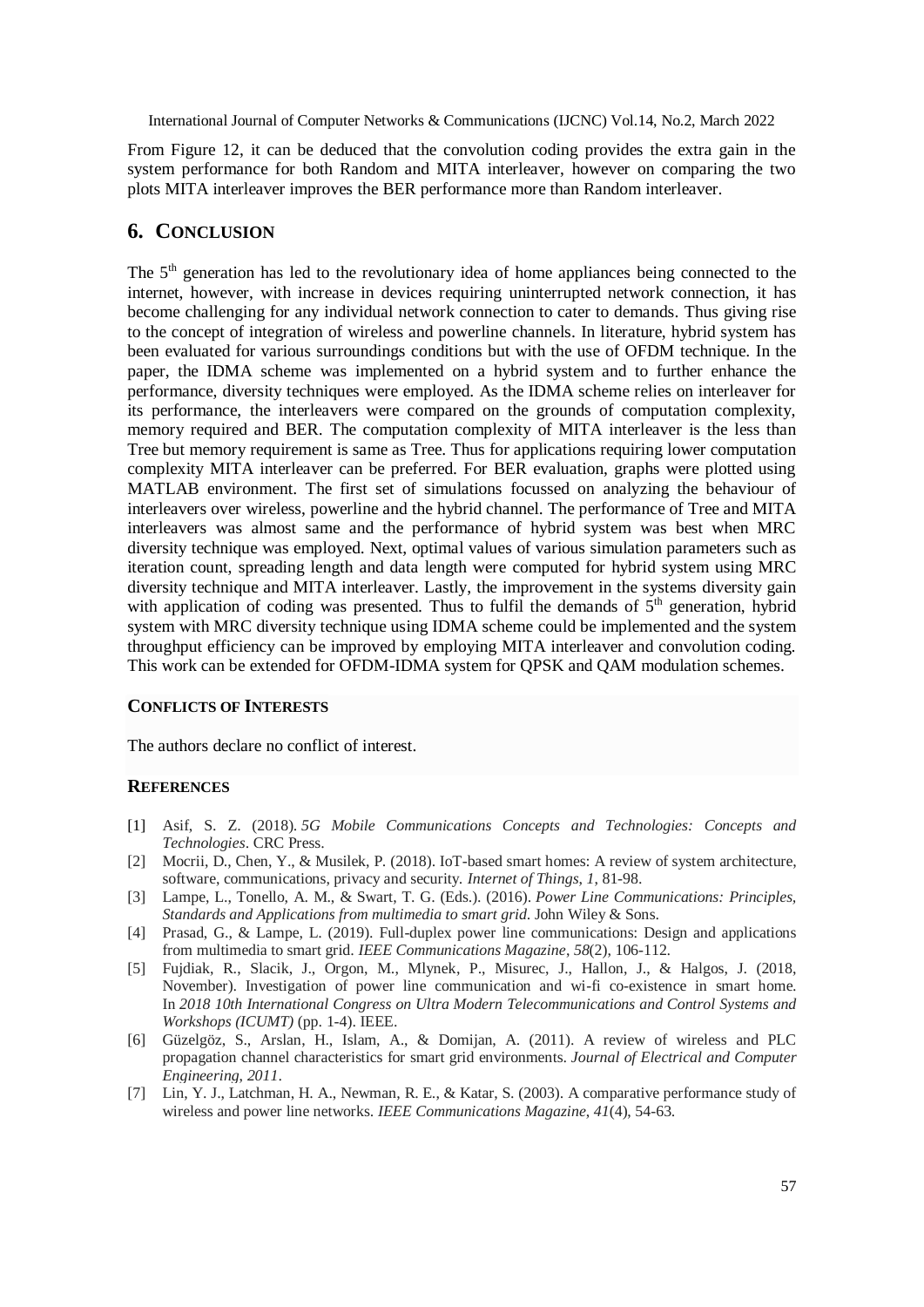- [8] Filomeno, M. D. L., De Campos, M. L., Poor, H. V., & Ribeiro, M. V. (2020). Hybrid Power Line/Wireless Systems: An Optimal Power Allocation Perspective. *IEEE Transactions on Wireless Communications*, *19*(10), 6289-6300.
- [9] Agrawal, N., & Sharma, P. K. (2018). Error performance of hybrid wireless-power line communication system. *AEU-International Journal of Electronics and Communications*, *95*, 242-248.
- [10] Lai, S. W., & Messier, G. G. (2010, May). The wireless/power-line diversity channel. In *2010 IEEE International Conference on Communications* (pp. 1-5). IEEE.
- [11] Freiderikos, V., Gaïti, D., Insler, R., Jaffre, P., Kortebi, A., Meyer & Zimmermann, H. (2009). Piloting the home network. *IEEE Vehicular Technology Magazine*, *4*(1), 49-56.
- [12] Kuhn, M., Berger, S., Hammerstrom, I., & Wittneben, A. (2006). Power line enhanced cooperative wireless communications. *IEEE Journal on Selected Areas in Communications*, *24*(7), 1401-1410.
- [13] Lai, S. W., & Messier, G. G. (2012). Using the wireless and PLC channels for diversity. *IEEE Transactions on Communications*, *60*(12), 3865-3875.
- [14] Lai, S. W., Shabehpour, N., Messier, G. G., & Lampe, L. (2014, December). Performance of wireless/power line media diversity in the office environment. In *2014 IEEE Global Communications Conference* (pp. 2972-2976). IEEE.
- [15] Sayed, M., Sebaali, G., Evans, B. L., & Al-Dhahir, N. (2015, November). Efficient diversity technique for hybrid narrowband-powerline/wireless smart grid communications. In *2015 IEEE International Conference on Smart Grid Communications (SmartGridComm)* (pp. 1-6). IEEE.
- [16] Sayed, M., & Al-Dhahir, N. (2016, December). Differential modulation diversity combining for hybrid narrowband-powerline/wireless smart grid communications. In *2016 IEEE Global Conference on Signal and Information Processing (GlobalSIP)* (pp. 876-880). IEEE.
- [17] Sayed, M., Tsiftsis, T. A., & Al-Dhahir, N. (2017). On the diversity of hybrid narrowband-PLC/wireless communications for smart grids. *IEEE Transactions on Wireless Communications*, *16*(7), 4344-4360.
- [18] Oliveira, T. R., Picorone, A. A., Zeller, C. B., Netto, S. L., & Ribeiro, M. V. (2018). On the statistical characterization of hybrid PLC-wireless channels. *Electric Power Systems Research*, *163*, 329-337.
- [19] Sung, J., & Evans, B. L. (2018, May). Real-time testbed for diversity in powerline and wireless smart grid communications. In *2018 IEEE International Conference on Communications Workshops (ICC Workshops)* (pp. 1-6). IEEE.
- [20] Fernandes, V., Finamore, W. A., Poor, H. V., & Ribeiro, M. V. (2017). The low-bit-rate hybrid power line/wireless single-relay channel. *IEEE Systems Journal*, *13*(1), 98-109.
- [21] Igboamalu, F. N., Ndjiongue, A. R., & Ferreira, H. C. (2020). PLC-RF diversity: channel outage analysis. *Telecommunication Systems*, *73*(4), 521-530.
- [22] de MBA Dib, L., Fernandes, V., Filomeno, M. D. L., & Ribeiro, M. V. (2017). Hybrid PLC/wireless communication for smart grids and internet of things applications. *IEEE internet of things Journal*, *5*(2), 655-667.
- [23] Gheth, W., Rabie, K. M., Adebisi, B., Ijaz, M., Harris, G., & Alfitouri, A. (2018, July). Hybrid power-line/wireless communication systems for indoor applications. In *2018 11th International Symposium on Communication Systems, Networks & Digital Signal Processing (CSNDSP)* (pp. 1-6). IEEE.
- [24] Filomeno, M. D. L., De Campos, M. L., Poor, H. V., & Ribeiro, M. V. (2020). Hybrid Power Line/Wireless Systems: An Optimal Power Allocation Perspective. *IEEE Transactions on Wireless Communications*, *19*(10), 6289-6300.
- [25] Faruque, S. (2019). Code division multiple access (cdma). In *Radio Frequency Multiple Access Techniques Made Easy* (pp. 45-62). Springer, Cham.
- [26] Wang, X., & Poor, H. V. (1999). Iterative (turbo) soft interference cancellation and decoding for coded CDMA. *IEEE Transactions on communications*, *47*(7), 1046-1061.
- [27] Johannesson, R., & Zigangirov, K. S. (2015). *Fundamentals of convolutional coding*. John Wiley & Sons.
- [28] Vaezi, M., Ding, Z., & Poor, H. V. (Eds.). (2019). *Multiple access techniques for 5G wireless networks and beyond* (Vol. 159). Berlin, Germany: Springer.
- [29] Varma, M. K., & Jaffery, Z. A. (2019). Broadband power line communication: The channel and noise analysis for a power line network. *International Journal of Computer Networks & Communications (IJCNC) Vol*, *11*.